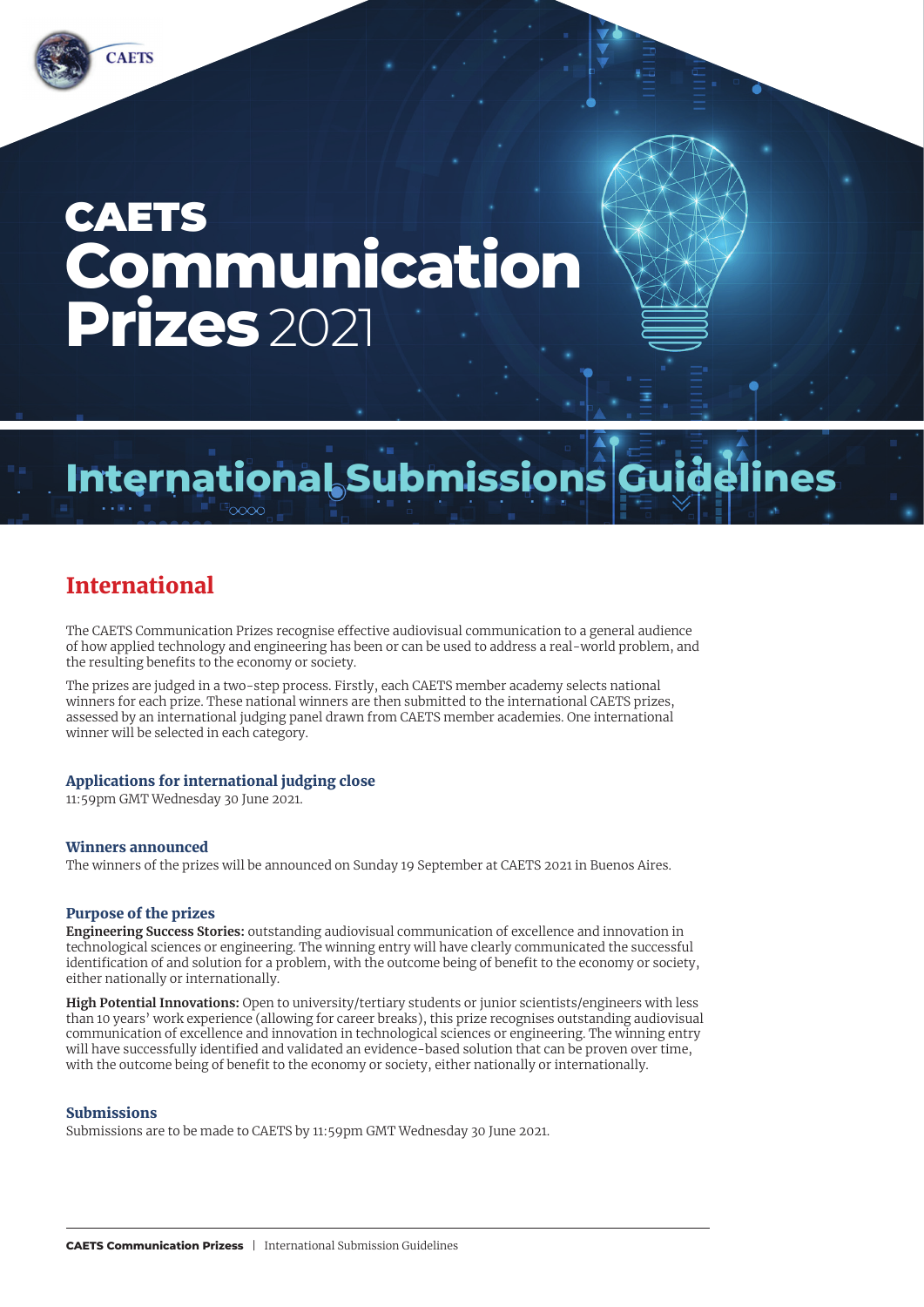# **CAETS Communication Prizes** 2021 **International Submissions Guidelines**

Each member academy is to submit no more than two videos (one for each category), except where they are submitting entries from different genders. In this instance, a member academy may submit one male and one female entrant video for both categories.

Videos are to be submitted in MP4 format with a resolution of 720p or 1080p. We are unable to accept videos in 4K resolution or above.

#### **Video prerequisites**

Videos must be submitted by a CAETS member academy.

Videos will preferably be less than five minutes in length. While longer videos may be considered, brevity will be favourably treated in the judging criteria. No video longer than 15 minutes will be accepted.

Videos should contain the following content:

- A description of the problem being solved and its relevance to the real world, including how it is applied
- A clear and simple explanation of the technology, how it works and why it is novel
- For the **Engineering Success Stories** prize, the impact that the solution has already had (e.g. number of installations, users, customers etc.). The video must be submitted by, and feature the work of a Fellow of the member academy.
- For the **High Potential Innovations** prize, the solution must be credible and the potential impact of the solution is evidence-based. The video must be endorsed and submitted by the member academy.
- Credits: names and affiliations of the researchers and developers, logo of their organisation, logo of the academy submitting the video (for international submission)
- English subtitles/closed captions for videos produced in a language other than English.

## How to submit

Member academies are to submit their entries (video and associated documentation – see below) to the CAETS Secretariat using a Dropbox or WeTransfer to caets.message@outlook.com by the due date.

## Obligations of entrants

Entrants are to provide explicit written permission for the videos to be promoted internationally in traditional and social media, CAETS and its member academies' websites and other collateral. The videos may be used in whole or part at the discretion of CAETS and its member academies, and entrants are to waive their rights to compensation for the use of the material provided in the footage for marketing and promotional purposes.

## Assessment criteria

Entries will be ranked against the following criteria:

- 1. The video is to be clearly targeted at a general non-technical audience with a focus on inspiring youth/ student audiences.
- 2. Plain language intelligible to a general audience; the video must clearly explain why the problem is important before describing/demonstrating the nature of the solution.
- 3. Articulates an innovation that solves a meaningful problem using technology or engineering, with entrants for the **Engineering Success Stories** prize demonstrating the successful application of the solution and the **High Potential Innovations** prize demonstrating how the solution could be applied.
- 4. The work is credible and can be verified.